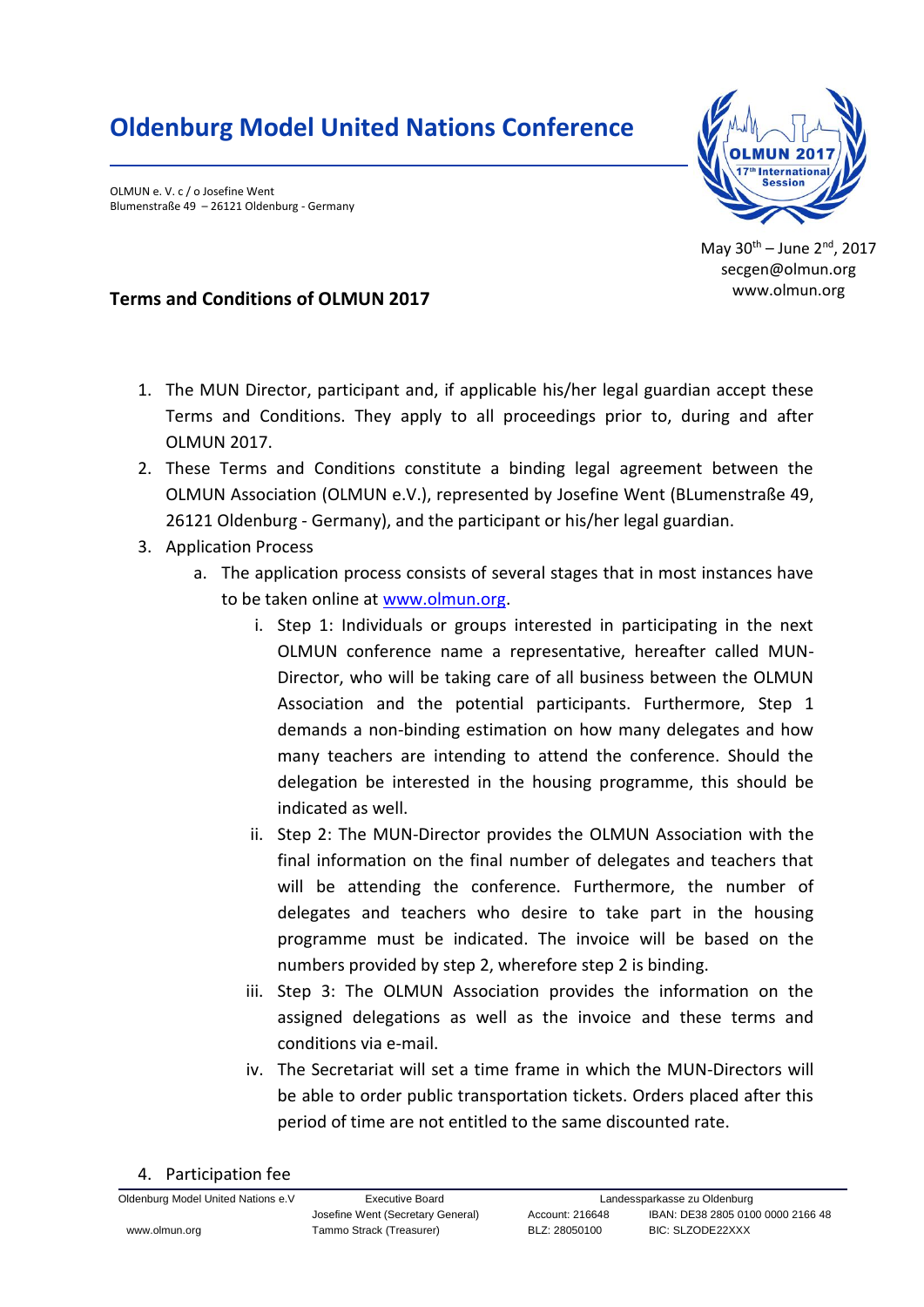

- a. Amount
	- i. The fee is 30 Euro for each delegate and teacher, based on the number of delegates and teachers indicated on Form II.
- b. Discounts
	- i. Teacherdiscount
		- 1. One teacher per group is free of charge.
	- ii. Staff discount
		- 1. Staffs are students who support the Orga Team. They are free of any charge.
	- iii. Need-based discount
		- 1. The OLMUN Association may decide to grant discounts from the participation fee upon request by the MUN-Director.
- c. Invoice
	- i. The invoice will be emailed and must be paid in full without any unauthorized reductions. Only groups that have paid the full amount before the beginning of the OLMUN conference will be permitted to attend the conference.
- 5. Refunds
	- a. There will not be any refunds for cancellations of individual delegates or teachers.
	- b. Delegations cancelling their participation until six weeks prior to the first day of the conference will receive a 50% refund on the participation fee.
	- c. Full refunds on the participation fee will be granted only if the OLMUN Association cannot offer housing to those who have applied for the housing programme, if this failure results in the group's inability to attend the conference.
	- d. There will not be any refunds on public transportation tickets.
	- e. The OLMUN Association will not refund any expenses for groups or individuals who have applied for the OLMUN conference but face difficulties including but not limited to:
		- i. Visa related issues.
		- ii. Expulsion from the conference due to failure to follow instructions by the OLMUN Association's representatives or host families.
- 6. Housing programme
	- a. Legible applicants
		- i. Only groups from foreign countries or international / foreign schools may apply for the housing programme. All individuals staying in host families should be at least 15 years old. Exceptions may be granted upon request.
		- ii. The OLMUN Association may decide to grant requests for participation in the housing programme from other groups.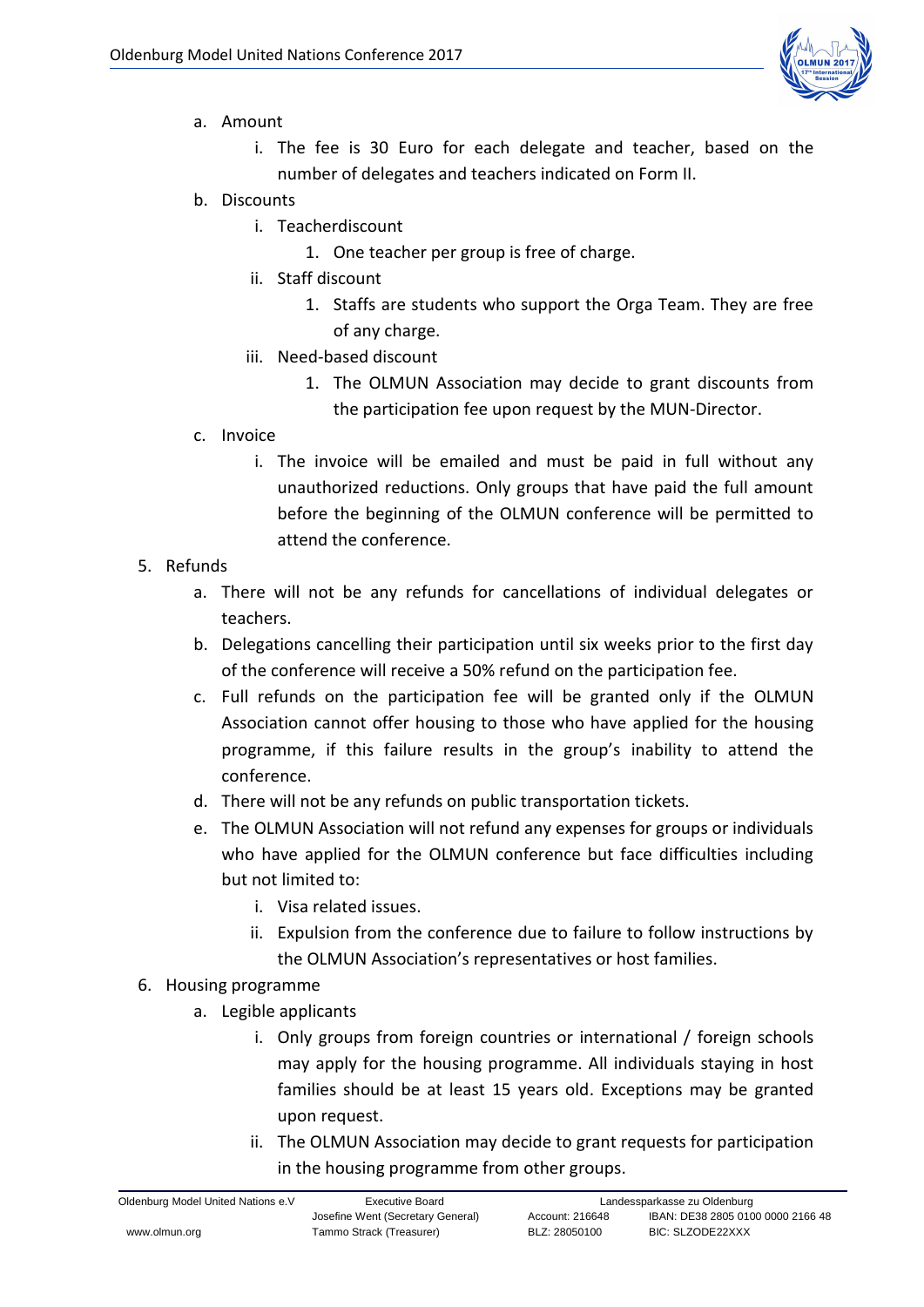

- b. Cancellation
	- i. The OLMUN Association may cancel the housing programme at any time due to a lack of host families.
- c. Staying in host families
	- i. Individuals staying with host families will receive breakfast, and, if they are at home at a reasonable point of time, dinner, as well as a proper place to sleep.
	- ii. Individuals staying in host families must follow rules set by their respective host families and legal requirements (especially with regard to smoking and drinking) at all times. Failure to do so may result in the removal from the host family.
		- 1. In such a case, the person may be sent home at the expense of the individual's legal guardians. Such measures would be coordinated with the individual's MUN-Director.
	- iii. Neither the OLMUN Association nor the host families assume any responsibility for participants staying with host families.
- d. Fees
	- i. There is no fee for staying in the housing programme.
- e. Public transportation tickets
	- i. Individuals staying with host families must order public transportation tickets.
- 7. Public transportation tickets
	- a. Public transportation tickets are provided at a discounted rate.
	- b. Public transportation tickets are valid for the days of the conference only.
	- c. Individuals holding public transportation tickets are responsible for following regulations made by the public transportation providers, such as but not limited to additional charges for express trains or night busses.
- 8. Privacy policy
	- a. By applying to the OLMUN conference, MUN-Directors and delegates, or their legal guardians, agree that their personal data will be used for the purposes of the OLMUN conference they have applied for, as well as for the invitations for the following conferences.
	- b. Personal data may be processed by designated members of the OLMUN Association's team.
	- c. Names, e-mail addresses and delegations represented may be published for the purpose of preparatory activities to all committee members, unless individuals object.
	- d. MUN-Directors' names, email addresses, schools and countries of residence may be published in a list of contact among the MUN-Directors taking part in the conference.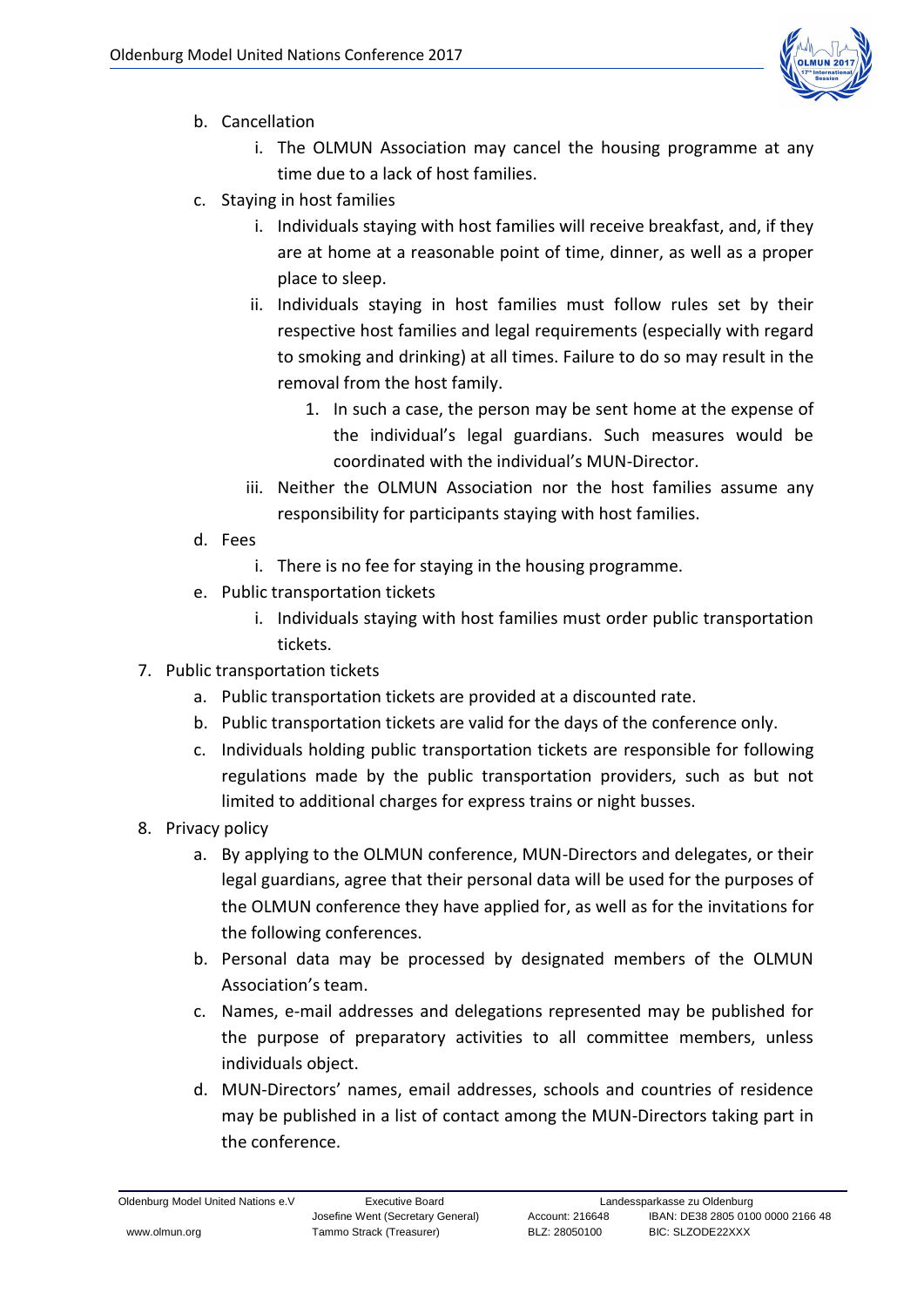

- e. The OLMUN Association will not forward any personal data to nonparticipants, except the names and countries of origin / nationalities of participants.
- f. All personal data will be deleted one year after the OLMUN conference.
- g. Individuals may contact the OLMUN Association at any time in order to have their personal data deleted. However, personal data will be kept until all rightful financial claims of the OLMUN Association have been satisfied.
- h. All MUN-Directors and participants agree that the OLMUN Association, journalists and other accredited individuals or companies may take pictures and conduct audio and video recordings at OLMUN and any of OLMUN related activities, and that these recordings may be used for OLMUN related purposes, such as but not limited to public relations activities. Additionally, any written documents created during the process of preparation or actual conference participation for the purpose of the conference may be used by the OLMUN Association for the same purposes.
- 9. Additional responsibilities
	- a. The MUN-Director must provide each individual of the group, or its legal guardians, with a copy of these Terms & Conditions, Privacy Policy and obtain a signature from each individual or its legal guardian, indicating their acceptance of these Terms & Conditions. The signed copies must reach the OLMUN Association at least fourteen days prior to the conference by mail or fax.
	- b. All participants must follow these rules and instructions given by the OLMUN Association's representatives at all times. Failure to do so may result in expulsion from the conference and all conference-related activities.
	- c. All participants must ensure that they are covered by proper insurances at the time of any OLMUN activities.
- 10. All participants, or their legal guardians, accept that the OLMUN Association does not assume any liability for minor participants.
- 11. All participants are allowed to take part in OLMUN social activities even if they take place after midnight.
- 12. The OLMUN Association is not responsible for ensuring that participants return to their accommodation sites after any OLMUN activities.
- 13. The language of OLMUN is English. All legal disputes will be conducted under German law and through the courts of the City of Oldenburg or its superior German courts.